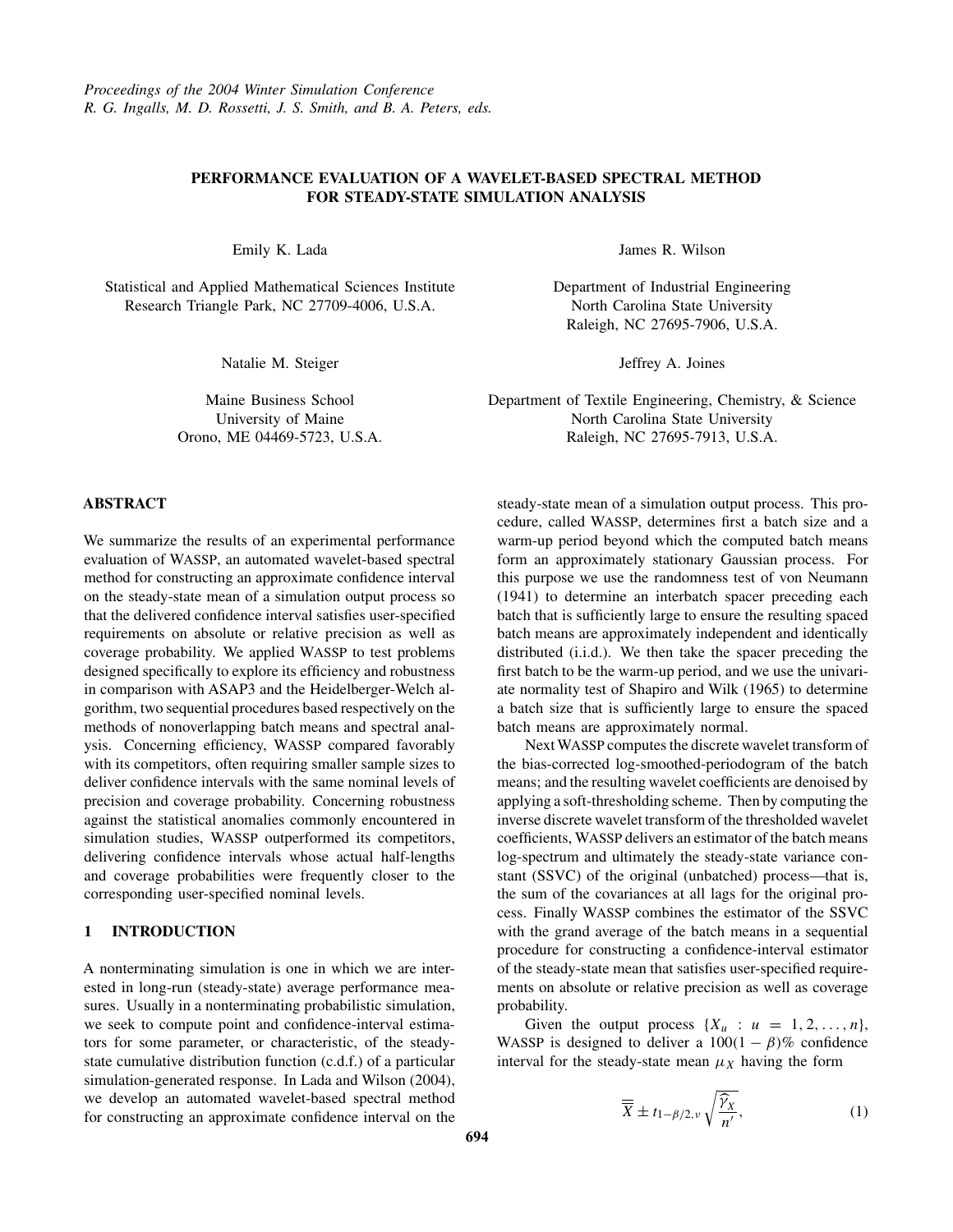where:  $(i)$   $n'$  is the length of the truncated output process after deleting (if necessary) a warm-up period containing initialization bias; (*ii*) the grand mean  $\overline{X}$  and the SSVC estimator  $\hat{\gamma}_X$  are computed from the truncated output process; (*iii*) *ν* denotes the "effective" degrees of freedom associated with  $\hat{\gamma}_X$ ; and (*iv*)  $t_{1-\beta/2}$ , *v* denotes the  $1-\beta/2$  quantile of Student's *t*-distribution with *ν* degrees of freedom, provided  $0 < \beta < 1$ .

In this paper, we summarize some experimental results that are representative of the performance we observed in applying WASSP and other selected procedures for steadystate simulation output analysis to a suite of five particularly difficult test problems. The experimental performance evaluation reported in this paper is focused on the following test problems:

- *a*) an *M/M/*1 queue waiting time process for which the underlying system has long-run server utilization equal to 0.90 and an empty-and-idle initial condition;
- *b*) the first-order autoregressive  $(AR(1))$  process that has lag-one correlation equal to 0*.*995, white noise variance equal to one, steady-state mean equal to 100, and initial condition equal to zero; and
- *c*) the "AR(1)-to-Pareto" (ARTOP) process that has marginals given by a Pareto distribution with lower limit and shape parameter equal to 1 and 2.1, respectively (implying the marginal mean and variance are both finite while the marginal skewness and kurtosis are both infinite), and that is obtained by applying to process *b*) above the composite of the inverse of the specified Pareto c.d.f. and the standard normal c.d.f.

For each of the five test problems (including the test problems *a*)–*c*) discussed in this paper), we used the following measures to evaluate the performance of WASSP and its competitors: (*i*) the empirical coverage probability of the delivered confidence intervals; (*ii*) the mean and variance of the half-lengths of the delivered confidence intervals; and (*iii*) the mean and maximum of the total required sample sizes. We performed independent replications of each simulation analysis procedure to construct nominal 90% and 95% confidence intervals that satisfy a given precision requirement, specified as either a maximum percentage of the magnitude of the batch means grand average (for a relative precision requirement), or as a maximum absolute half-length (for an absolute precision requirement). We used the following three precision requirements:

• no precision—that is, we set the maximum confidence interval half-length equal to infinity so the final confidence interval delivered by WASSP was based on the batch count and batch size required to pass the randomness and normality tests;

- $\pm$  15% precision—that is, the half-length of the final confidence interval delivered by WASSP was less than or equal to 15% of the magnitude of the midpoint of the confidence interval; and
- $\pm$  7.5% precision—that is, the half-length of the final confidence interval delivered by WASSP was less than or equal to 7.5% of the magnitude of the midpoint of the confidence interval.

For the sake of comparison, we also applied ASAP3, the batch means algorithm of Steiger et al. (2004), and the spectral method of Heidelberger and Welch (1983) to the five selected test problems. Lada et al. (2004) provide a full discussion of the experimental results summarized in this paper.

The rest of this paper is organized as follows. In §§2–4 we present the results of applying WASSP to the  $M/M/1$  queue waiting time process, the AR(1) process, and the ARTOP process. The results for ASAP3 and the method of Heidelberger and Welch (H&W) for all three test problems are also presented in these sections. Conclusions and directions for future research are given in §5.

### **2 THE** *M***/***M***/1 QUEUE WAITING TIME PROCESS**

For the first test problem, we let  $X_u$  denote the waiting time for the *u*th customer,  $u = 1, 2, \ldots$ , in a single-server queueing system with i.i.d. exponential interarrival times having mean 10/9, i.i.d. exponential service times having mean 1, a steady-state server utilization of 90%, and an empty-and-idle initial condition (so that  $X_1 = 0$ ). The theoretical mean for this waiting time process is  $\mu_X = 9.0$ .

In WASSP the batch means periodogram is smoothed by computing a moving average of  $A = 2a + 1$  points, where  $2 \le a \le 5$ . As explained in Lada and Wilson (2004), at zero frequency the resulting smoothed periodogram is approximately a chi-squared random variable with 2*a* degrees of freedom that has been scaled by the multiplier  $\gamma_X/(2a)$ . As a consequence, the final 100*(*1−*β)*% confidence interval delivered by WASSP is based on the  $1 - \beta/2$  percentile of Student's *t*-distribution with 2*a* degrees of freedom. The user selects the value of the smoothing parameter *A* from the set of values  $\{5, 7, 9, 11\}$ , with the default being  $A = 7$ . Table [1](#page-2-0) shows the performance of WASSP for the *M/M/*1 queue waiting time process using the smoothing parameter values  $A = 5, 7, 9,$  and 11. The results are based on 1,000 independent replications of nominal 90% confidence intervals (CIs). Table [2](#page-2-0) shows the corresponding results for nominal 95% CIs. The standard error is less than 1% for each coverage estimator in Tables [1](#page-2-0) and [2.](#page-2-0)

From these tables, it is evident that the coverage probability decreases in general as the smoothing parameter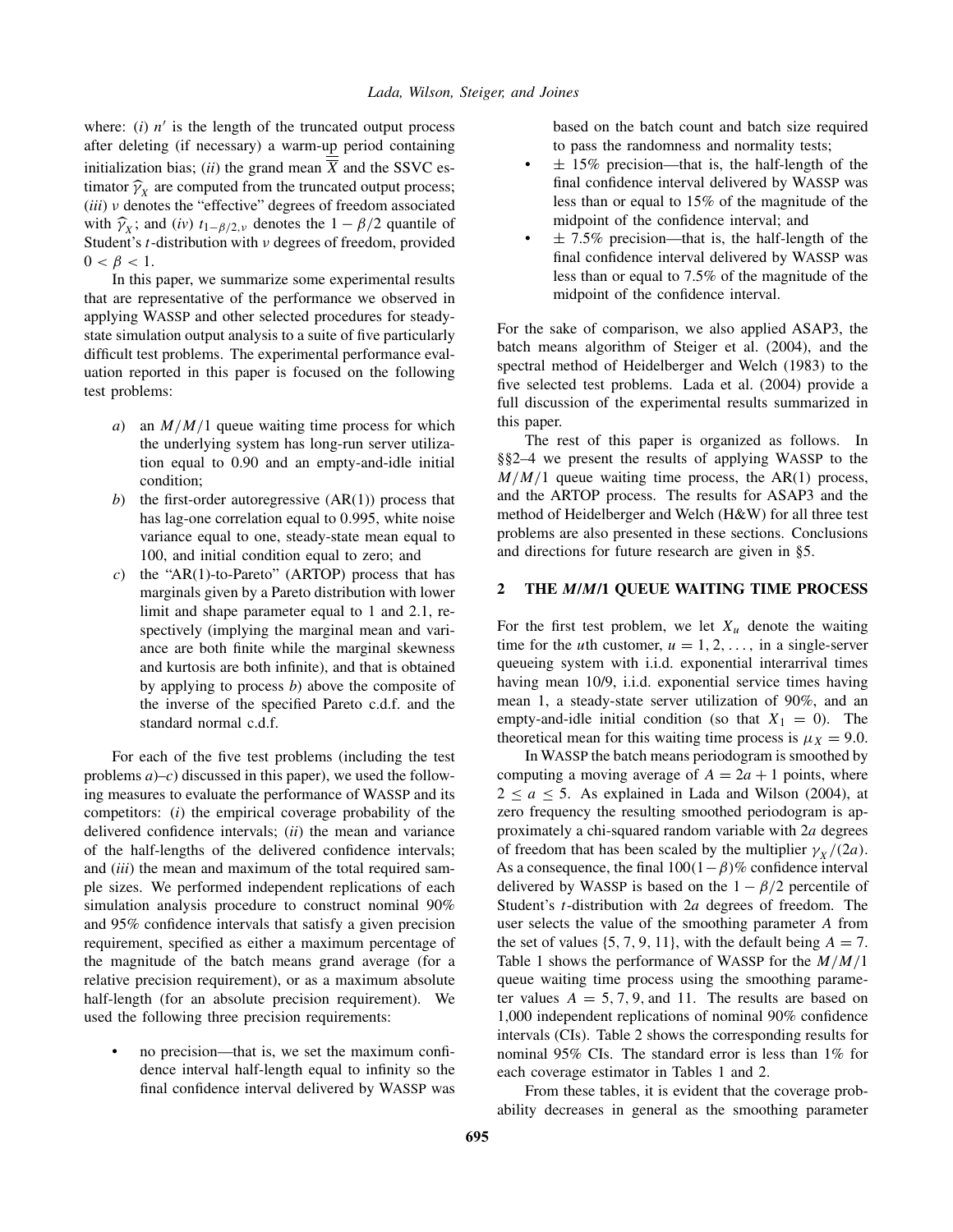<span id="page-2-0"></span>Table 1: Performance of WASSP Using Different Values of *A* for the *M/M/*1 Queue Waiting Time Process with 90% Server Utilization and Empty-and-Idle Initial Condition; Results Are Based on 1,000 Independent Replications of Nominal 90% CIs

| Prec. | Performance                 |                                 | Smoothing Parameter |         |          |  |  |
|-------|-----------------------------|---------------------------------|---------------------|---------|----------|--|--|
| Req.  | Measure                     | $A=5$                           | $A=7$               | $A = 9$ | $A = 11$ |  |  |
|       | CI coverage                 | 88.8%                           | 87.7%               | 86.1%   | 84.2%    |  |  |
| None  | Avg. sample size            | 18,369                          | 18.090              | 17.696  | 18,369   |  |  |
|       | Avg. CI half-length         | 3.3957                          | 3.0715              | 2.9116  | 2.6684   |  |  |
|       | Var. CI half-length         | 2.6495                          | 2.0026              | 1.6165  | 1.2476   |  |  |
|       | CI coverage                 | 89.6%                           | 87.2%               | 83.5%   | 82.8%    |  |  |
|       | $\pm 15\%$ Avg. sample size | 114.710                         | 92,049              | 79.824  | 68,533   |  |  |
|       | Avg. CI half-length         | 1.1000                          | 1.1103              | 1.1223  | 1.1451   |  |  |
|       | Var. CI half-length         | 0.0414                          | 0.0387              | 0.0381  | 0.0340   |  |  |
|       | CI coverage                 | 93.6%                           | 90.4%               | 88.5%   | 91.5%    |  |  |
|       | $\pm$ 7.5% Avg. sample size | 467.370 388.000 341.380 322.990 |                     |         |          |  |  |
|       | Avg. CI half-length         | 0.5846                          | 0.5866              | 0.5855  | 0.5911   |  |  |
|       | Var. CI half-length         | 0.0072                          | 0.0072              | 0.0067  | 0.0060   |  |  |
|       |                             |                                 |                     |         |          |  |  |

Table 2: Performance of WASSP Using Different Values of *A* for the *M/M/*1 Queue Waiting Time Process with 90% Server Utilization and Empty-and-Idle Initial Condition; Results Are Based on 1,000 Independent Replications of Nominal 95% CIs

| Prec. | Performance                  |        | Smoothing Parameter              |                      |                                 |  |  |
|-------|------------------------------|--------|----------------------------------|----------------------|---------------------------------|--|--|
| Req.  | Measure                      |        | $A = 5$ $A = 7$ $A = 9$ $A = 11$ |                      |                                 |  |  |
|       | CI coverage                  | 94.4%  | 93.4%                            | 92%                  | 89.2%                           |  |  |
|       | None Avg. sample size        |        | 18.816 17.971 19.296 18.116      |                      |                                 |  |  |
|       | Avg. CI half-length          | 4.6864 |                                  | 3.9987 3.6049 3.4274 |                                 |  |  |
|       | Var. CI half-length          | 5.1663 | 3.6999                           | 2.3715               | 2.1640                          |  |  |
|       | CI coverage                  | 96%    | 93%                              | 91.5%                | 89%                             |  |  |
|       | $\pm 15\%$ Avg. sample size  |        |                                  |                      | 196,060 143,920 123,220 113,160 |  |  |
|       | Avg. CI half-length          | 1.1364 | 1.1342                           | 1.1351               | 1.1440                          |  |  |
|       | Var. CI half-length          | 0.0341 | 0.0314                           | 0.0305               | 0.0301                          |  |  |
|       | CI coverage                  | 98%    | $97\%$                           | 96.3%                | 95.5%                           |  |  |
|       | $\pm 7.5\%$ Avg. sample size |        |                                  |                      | 809,840 598,020 532,600 480,820 |  |  |
|       | Avg. CI half-length          | 0.5897 | 0.5950                           | 0.5960               | 0.5962                          |  |  |
|       | Var. CI half-length          | 0.0064 | 0.0056                           | 0.0061               | 0.0057                          |  |  |

increases. This is due to the target process having a power spectrum with a sharp peak in the neighborhood of zero frequency. As the smoothing parameter *A* is increased, WASSP's estimate of the power spectrum near zero frequency becomes flatter, resulting in an estimate of the SSVC that is biased low. For the no precision case, clearly  $A = 5$  yields the best results in terms of coverage probability. If one were only interested in generating an initial, or pilot, CI for the steady-state mean of this process without imposing a precision requirement, then it might be desirable to change the default smoothing parameter from  $A = 7$  to  $A = 5$ . Similarly, for the  $\pm 15\%$  precision case, the results for  $A = 5$  appear to be better than those for  $A = 7$ . However, for the  $\pm 7.5\%$  case, there is significant overcoverage for  $A = 5$ ; and it appears that asymptotically, the default smoothing parameter  $A = 7$  produces better results than  $A = 5$ . For  $A = 9$  and  $A = 11$ , the coverage probabilities for the  $\pm 7.5\%$  precision case are also excellent. However, the small sample results for  $A = 9$  and  $A = 11$  are not as good as those for  $A = 5$  and  $A = 7$ .

In summary, it is evident from Tables 1 and 2 that while there may be slight differences in the results for the allowable values of *A*, setting  $A = 5, 7, 9$ , or 11 yields acceptable results for this system and WASSP appears to be robust in terms of the smoothing parameter *A*.

# **2.1 Summary of Experimental Results for the** *M***/***M***/1 Queue Waiting Time Process**

Table 3 shows a comparison of the performance of WASSP (using  $A = 7$ ) and ASAP3 for the  $M/M/1$  queue waiting time process. The coverage probabilities for ASAP3 have a standard error of approximately 1.5% for nominal 90% CIs and a standard error of approximately 1% for nominal 95% CIs since only 400 replications of ASAP3 were performed. The coverage probabilities for WASSP have a standard error of 0.95% for nominal 90% CIs and a standard error of 0.69% for nominal 95% CIs since we performed 1,000 replications of WASSP. From this table, it appears that in the no precision case, WASSP and ASAP3 yield similar results in terms of CI coverage. However, WASSP requires nearly half as many observations as ASAP3.

Table 3: Performance of WASSP (Using  $A = 7$ ) and ASAP3 for the *M/M/*1 Queue Waiting Time Process with 90% Server Utilization and Empty-and-Idle Initial Condition; Results Are Based on Independent Replications of Nominal 90% and 95% CIs

| Reprications of indifficial 30% and 33% Cis |                              |         |         |                                     |         |  |
|---------------------------------------------|------------------------------|---------|---------|-------------------------------------|---------|--|
| Prec.                                       | Performance                  | 90% CIs |         | 95%<br><b>CIs</b>                   |         |  |
| Req.                                        | Measure                      | WASSP   | ASAP3   | <b>WASSP</b>                        | ASAP3   |  |
|                                             | # replications               | 1,000   | 400     | 1.000                               | 400     |  |
|                                             | CI coverage                  | 87.7%   | 87.5%   | 93.4%                               | 91.5%   |  |
| None                                        | Avg. sample size             | 18,090  | 31,181  | 17,971                              | 31,181  |  |
|                                             | Max. sample size             | 241,152 | 185,344 | 171.456                             | 185,344 |  |
|                                             | Avg. CI half-length          | 3.0715  | 2.0719  | 3.9987                              | 2.5209  |  |
|                                             | Var. CI half-length          | 2.0026  | 0.3478  | 3.6999                              | 0.5350  |  |
|                                             | # replications               | 1,000   | 400     | 1,000                               | 400     |  |
|                                             | CI coverage                  | 87.2%   | 91%     | 93%                                 | 95.5%   |  |
| $\pm 15\%$                                  | Avg. sample size             | 92,049  | 103,742 | 143,920                             | 140,052 |  |
|                                             | Max. sample size             | 688,256 | 424,536 | 953,424                             | 418,263 |  |
|                                             | Avg. CI half-length          | 1.1103  | 1.1820  | 1.1342                              | 1.2059  |  |
|                                             | Var. CI half-length          | 0.0387  | 0.0259  | 0.0314                              | 0.0205  |  |
|                                             | # replications               | 1.000   | 400     | 1.000                               | 400     |  |
|                                             | CI coverage                  | 90.4%   | 89.5%   | 97%                                 | 94%     |  |
|                                             | $\pm 7.5\%$ Avg. sample size | 388,000 | 287,568 | 598,020                             | 382,958 |  |
|                                             | Max. sample size             |         |         | 2,614,458 700,700 3,408,016 956,610 |         |  |
|                                             | Avg. CI half-length          | 0.5866  | 0.6273  | 0.5950                              | 0.6324  |  |
|                                             | Var. CI half-length          | 0.0072  | 0.0023  | 0.0056                              | 0.0020  |  |
|                                             |                              |         |         |                                     |         |  |

For the case of  $\pm 7.5\%$  precision, Table 3 indicates that WASSP and ASAP3 perform essentially the same, suggesting that as the relative precision requirement goes to zero, WASSP and ASAP3 will produce comparable results for this test process in terms of coverage probability, average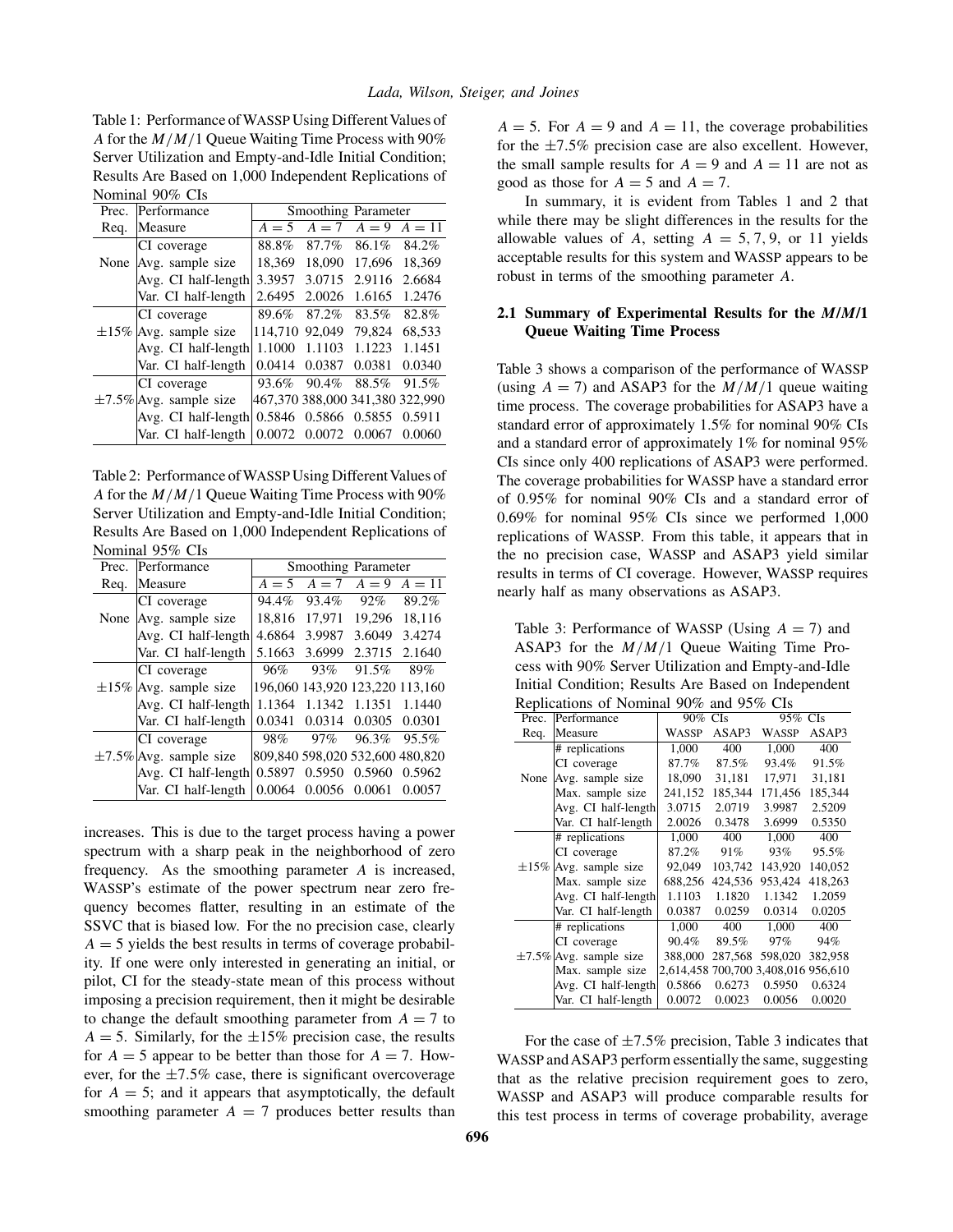<span id="page-3-0"></span>CI half-length, and variance of the CI half-length. The average sample size is higher for WASSP than for ASAP3, however.

Table 4 shows the results for WASSP and the H&W spectral method for nominal 90% and 95% CIs. Since it is possible that the H&W algorithm could run out of data before the precision requirement is satisfied, we included in Table 4 the overall coverage (for all 1,000 replications, whether or not the precision requirement was met) as well as the coverage for those CIs that satisfied the precision requirement (Satisfied coverage). Furthermore, Table 4 reports the estimated mean squared error of the grand mean,

$$
\widehat{\text{MSE}}\left[\overline{\overline{X}}(m,k)\right] = \frac{1}{1000} \sum_{u=1}^{1000} \left[\overline{\overline{X}}_u(m_u,k_u) - \mu_X\right]^2, \quad (2)
$$

where on replication *u* of WASSP or the H&W procedure,  $\overline{X}_u(m_u, k_u)$  denotes the delivered grand mean based on  $k_u$ batches of size  $m_u$  for  $u = 1, \ldots, 1,000$ ; and the corresponding estimated standard error of (2),

$$
\widehat{\text{SE}}\left\{\widehat{\text{MSE}}\left[\overline{\overline{X}}(m,k)\right]\right\} = \frac{1}{(1000 \times 999)^{1/2}}\tag{3}
$$
\n
$$
\times \left(\sum_{u=1}^{1000} \left\{\left[\overline{\overline{X}}_u(m_u, k_u) - \mu_X\right]^2 - \widehat{\text{MSE}}\left[\overline{X}(m,k)\right]\right\}^2\right)^{1/2}.
$$

The statistics (2) and (3) provide an indication of the amount of bias associated with the final point estimator  $\overline{X}(m, k)$  delivered by WASSP or the H&W procedure. This bias is the result of a combination of two different effects. First, the grand average of the truncated batch means  $\overline{X}(m, k)$ is influenced in general by residual initialization bias—after all, there is no unique, well-defined end of the warm-up period for the *M/M/*1 waiting times or more generally for the output responses generated by many types of discreteevent stochastic systems. Second, the truncated simulation run length  $n' = mk$  is random. Moreover, the truncation point S determined by WASSP or the H&W procedure (that is, the end of the warm-up period) is also a random variable. It follows that  $\overline{\overline{X}}(m, k) = \overline{X}(n') = \sum_{u=8+1}^{8+n'} X_u/n'$  is a ratio of two random variables; and for such a ratio estimator, in general we have

$$
E\left[\sum_{u=S+1}^{S+n'} X_u / n'\right] \neq E\left[\sum_{u=S+1}^{S+n'} X_u\right] / E[n'; \quad (4)
$$

see §6.3 and §6.8 of Cochran (1977). It is clear that when WASSP or the H&W procedure is applied to the process  ${X_u : u = 1, 2, \ldots}$ , the truncation point S and the total sample size  $n = \mathcal{S} + n'$  are both *stopping times* for the process (Ross 1983); and thus, for example, if the  ${X_u}$ 

Table 4: Performance of WASSP (Using  $A = 7$ ) and the H&W Spectral Method for the *M/M/*1 Queue Waiting Time Process with 90% Server Utilization and Emptyand-Idle Initial Condition; Results Are Based on 1,000 Independent Replications of Nominal 90% and 95% CIs

| Prec.      | Performance                                                      |              | $90\%$ CIs | 95% CIs      |                               |
|------------|------------------------------------------------------------------|--------------|------------|--------------|-------------------------------|
| Req.       | Measure                                                          | <b>WASSP</b> | H&W        | <b>WASSP</b> | H&W                           |
|            | # reps.                                                          | 1.000        | 1,000      | 1.000        | 1,000                         |
|            | Overall coverage                                                 | 87.7%        | 67.8%      | 93.4%        | 76.2%                         |
|            | Avg. sample size                                                 | 18,090       | 2,714      | 17,971       | 2,696                         |
|            | Max. sample size                                                 | 241,152      | 36,173     | 171,456      | 25,719                        |
| None       | Avg. CI half-length                                              | 3.0715       | 4.0535     | 3.9987       | 5.1817                        |
|            | Var. CI half-length                                              | 2.0026       | 4.4582     | 3.6999       | 7.9996                        |
|            | MSE[X(m, k)]                                                     | 2.8688       | 11.3983    | 3.4439       | 12.0800                       |
|            | $SE[MSE[\overline{X}(m, k)]]$                                    | 0.1767       | 0.5860     | 0.2423       | 0.6447                        |
|            | # reps. satisfying                                               | 1,000        | 1.000      | 1,000        | 1,000                         |
|            | Satisfied coverage                                               | 87.7%        | 67.8%      | 93.4%        | 76.2%                         |
|            | # reps.                                                          | 1.000        | 1.000      | 1.000        | 1,000                         |
|            | Overall coverage                                                 | 87.2%        | 81.3%      | 93%          | 88.6%                         |
|            | Avg. sample size                                                 | 92,049       | 62,112     | 143,920      | 98,838                        |
|            | Max. sample size                                                 | 688,256      | 348,434    | 953,424      | 482,673                       |
| $\pm 15\%$ | Avg. CI half-length                                              | 1.1103       | 1.1486     | 1.1342       | 1.1550                        |
|            | Var. CI half-length                                              | 0.0387       | 0.0406     | 0.0314       | 0.0347                        |
|            | MSE[X(m, k)]                                                     | 0.5588       | 0.7596     | 0.3545       | 0.4972                        |
|            | $\widehat{\text{SE}}\{\widehat{\text{MSE}}[\overline{X}(m,k)]\}$ | 0.0362       | 0.0409     | 0.0211       | 0.0273                        |
|            | # reps. satisfying                                               | 1,000        | 939        | 1,000        | 944                           |
|            | Satisfied coverage                                               | 87.2%        | 80.9%      | 93%          | 88.4%                         |
|            | # reps.                                                          | 1,000        | 1,000      | 1,000        | 1,000                         |
|            | Overall coverage                                                 | 90.4%        | 85%        | 97%          | 91.8%                         |
|            | Avg. sample size                                                 | 388,000      | 275,610    | 598,020      | 431,590                       |
|            | Max. sample size                                                 | 2,614,458    |            |              | 1,323,572 3,408,016 1,517,616 |
|            | $\pm$ 7.5% Avg. CI half-length                                   | 0.5866       | 0.5899     | 0.5950       | 0.5903                        |
|            | Var. CI half-length                                              | 0.0072       | 0.0072     | 0.0056       | 0.0078                        |
|            | $\widehat{\mathrm{MSE}}[\overline{X}(m,k)]$                      | 0.1151       | 0.1692     | 0.0680       | 0.1016                        |
|            | $\widehat{\text{SE}}\{\widehat{\text{MSE}}[\overline{X}(m,k)]\}$ | 0.0053       | 0.0087     | 0.0034       | 0.0053                        |
|            | # reps. satisfying                                               | 1.000        | 918        | 1.000        | 917                           |
|            | Satisfied coverage                                               | 90.4%        | 83.9%      | 97%          | 91.1%                         |

were i.i.d., then we would have

$$
E\left[\sum_{u=S+1}^{S+n'} X_u\right] = E\left[\sum_{u=1}^{S+n'} X_u\right] - E\left[\sum_{u=1}^{S} X_u\right]
$$
  
=  $E[S+n']\mu_X - E[S]\mu_X$  (5)  
=  $E[n']\mu_X$ , (6)

where (5) follows from two applications of Wald's equation (Ross 1983). Combining (4) and (6), we see that in general the grand average of the truncated batch means  $\overline{X}(m, k)$ delivered by WASSP or the H&W procedure is a biased estimator of the steady-state mean,

$$
E\left[\overline{\overline{X}}(m,k)\right] \neq \mu_X,\tag{7}
$$

not only because of initialization effects but also because of ratio-estimator bias due to randomness of the truncation point and the final total sample size.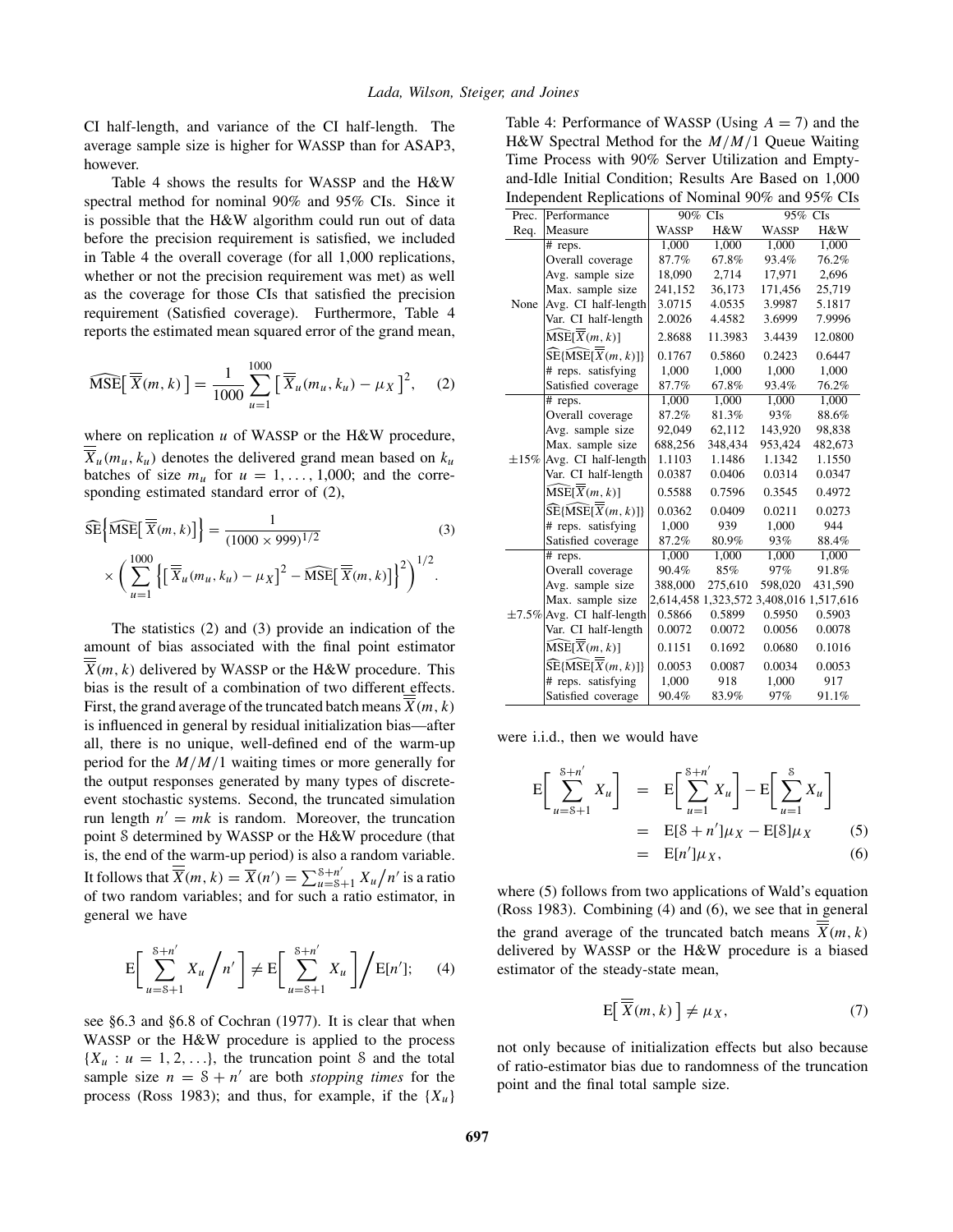When WASSP is applied to a given steady-state simulation model, asymptotically as the relative precision specification tends to zero, we see that the final batch size  $m \rightarrow \infty$  while the final batch count *k* remains in the range  $256 \le k \le 4,096$  so that the truncation point  $\delta \to \infty$  and the final truncated sample size  $n' \rightarrow \infty$ . A similar conclusion applies to the operation of WASSP in the case that the absolute precision specification tends to zero. These properties ensure that WASSP's point estimator  $\overline{X}(m, k) = \overline{X}(n')$  converges to  $\mu_X$  with probability one as the relevant precision specification tends to zero. Although a similar statement can be made about the asymptotic unbiasedness of the point estimator delivered by the H&W procedure as the relative precision specification tends to zero and the user-specified maximum sample size  $t_{\text{max}} \rightarrow \infty$ , it should be noted that the H&W procedure provides no mechanism for estimating the value of *t*max necessary to deliver a CI with the required relative precision.

In the no precision case for the  $M/M/1$  waiting times, we see from Table [4](#page-3-0) that the mean squared error for the final point estimator  $\overline{X}(m, k)$  delivered by the H&W method is nearly four times that for WASSP. Beyond the usual ratio-estimator bias due to the randomness of its truncation point and its final sample size, the H&W procedure exhibits significant bias due to initialization effects because its builtin Cramér–von Mises test for such bias is not effective in detecting and eliminating those effects. Table 5 summarizes the results obtained from versions of the H&W algorithm that were implemented with and without the Cramér–von Mises test. Notice that in Table 5, we let HW−CV denote the original Heidelberger-Welch (1981) procedure without the Cramér–von Mises test.

From Table 5, it is clear that using the Cramér–von Mises statistic to detect and eliminate initialization bias has a negligible effect on overall CI coverage, CI halflength, final sample size, and the estimate of the mean squared error of the truncated grand mean. There does appear to be some improvement in the precision of the CIs delivered by the H&W algorithm that incorporates the Cramér–von Mises test, as evidenced by the variance of the CI half-length and the number of replications satisfying the precision requirement. We found that the results in Table 5 are indicative of the results obtained for the AR(1) and ARTOP processes as well. That is, we did not see a significant improvement in general in the performance of the H&W algorithm by incorporating the Cramér–von Mises test into the procedure. For a complete summary of the results obtained by applying the HW−CV method, see Lada (2003). Note that throughout this paper, all references to the H&W procedure mean the Heidelberger-Welch spectral procedure that incorporates the Cramér–von Mises test for initialization bias as detailed in Heidelberger and Welch (1983).

Table 5: Performance of the H&W Procedure versus That of HW−CV, the Version of H&W without the Cramér– von Mises Test for Initialization Bias; Results for the *M/M/*1 Queue Waiting Time Process with 90% Server Utilization and Empty-and-Idle Initial Condition, Based on 1,000 Independent Replications of Nominal 90% and  $05\%$  CI<sub>s</sub>

| 29 70 VIS  |                                            |           |         |                     |           |
|------------|--------------------------------------------|-----------|---------|---------------------|-----------|
| Prec.      | Performance                                | 90%       | CIs     | 95%<br><b>CIs</b>   |           |
| Req.       | Measure                                    | $HW-CV$   | H&W     | $HW-CV$             | H&W       |
|            | # reps.                                    | 1,000     | 1,000   | 1,000               | 1,000     |
|            | Overall coverage                           | 79.6%     | 81.3%   | 87%                 | 88.6%     |
|            | Avg. sample size                           | 65,282    | 62,112  | 104,290             | 98,838    |
|            | Max. sample size                           | 314,464   | 348,434 | 482,306             | 482,673   |
| $\pm 15\%$ | Avg. CI half-length                        | 1.3154    | 1.1486  | 1.3521              | 1.1550    |
|            | Var. CI half-length                        | 0.3765    | 0.0406  | 0.3791              | 0.0347    |
|            | $\widehat{\text{MSE}}[\overline{X}(m, k)]$ | 0.894     | 0.7596  | 0.6325              | 0.4972    |
|            | SE[MSE[X(m, k)]]                           | 0.0442    | 0.0409  | 0.0313              | 0.0273    |
|            | # reps. satisfying                         | 767       | 939     | 717                 | 944       |
|            | Satisfied coverage                         | 75%       | 80.9%   | 83.7%               | 88.4%     |
|            | # reps.                                    | 1,000     | 1,000   | 1,000               | 1,000     |
|            | Overall coverage                           | 84.10%    | 85%     | 92.6%               | 91.8%     |
|            | Avg. sample size                           | 298,860   | 275,610 | 458,310             | 431,590   |
|            | Max. sample size                           | 1,216,420 |         | 1,323,572 1,841,421 | 1,517,616 |
|            | $\pm$ 7.5% Avg. CI half-length             | 0.6852    | 0.5899  | 0.6910              | 0.5903    |
|            | Var. CI half-length                        | 0.0599    | 0.0072  | 0.0523              | 0.0078    |
|            | MSE[X(m, k)]                               | 0.2186    | 0.1692  | 0.1378              | 0.1016    |
|            | $SE[MSE[\overline{X}(m, k)]]$              | 0.0117    | 0.0087  | 0.0077              | 0.0053    |
|            | # reps. satisfying                         | 673       | 918     | 673                 | 917       |
|            | Satisfied coverage                         | 79.35%    | 83.9%   | 89.6%               | 91.1%     |

Returning to the overall results obtained by applying WASSP and the H&W procedure to the *M/M/*1 queue waiting times as summarized in Table [4,](#page-3-0) we see that once a precision requirement is imposed on either procedure and the sample size begins to increase, the mean squared error  $\widehat{\text{MSE}}\left[\overline{\overline{X}}(m, k)\right]$  begins to decrease with the diminishing effects of initialization bias and ratio-estimator bias on the final point estimator  $\overline{X}(m, k)$ . Moreover, Table [4](#page-3-0) clearly reveals that the final point estimator delivered by WASSP is less influenced by initialization bias or ratio-estimator bias than is the final point estimator delivered by the H&W procedure.

From Table [4,](#page-3-0) we also see that the H&W method consistently requires smaller average sample sizes than those required by WASSP. It is also evident that the coverages of the CIs delivered by the H&W method are consistently much less than the coverages of the CIs generated by WASSP. The unacceptably low coverage probabilities for CIs produced by the H&W method in the no precision case provide further evidence of the ineffectiveness of the Cramér–von Mises test in detecting and eliminating initialization bias. Essentially, the Cramér–von Mises test is being passed at very small sample sizes *ti*; and as a result, the sample  ${X_u : u = 1, \ldots, t_i}$  used to construct the H&W confidence interval of the form [\(1\)](#page-0-0) is simply not large enough to estimate accurately the steady-state mean of the process.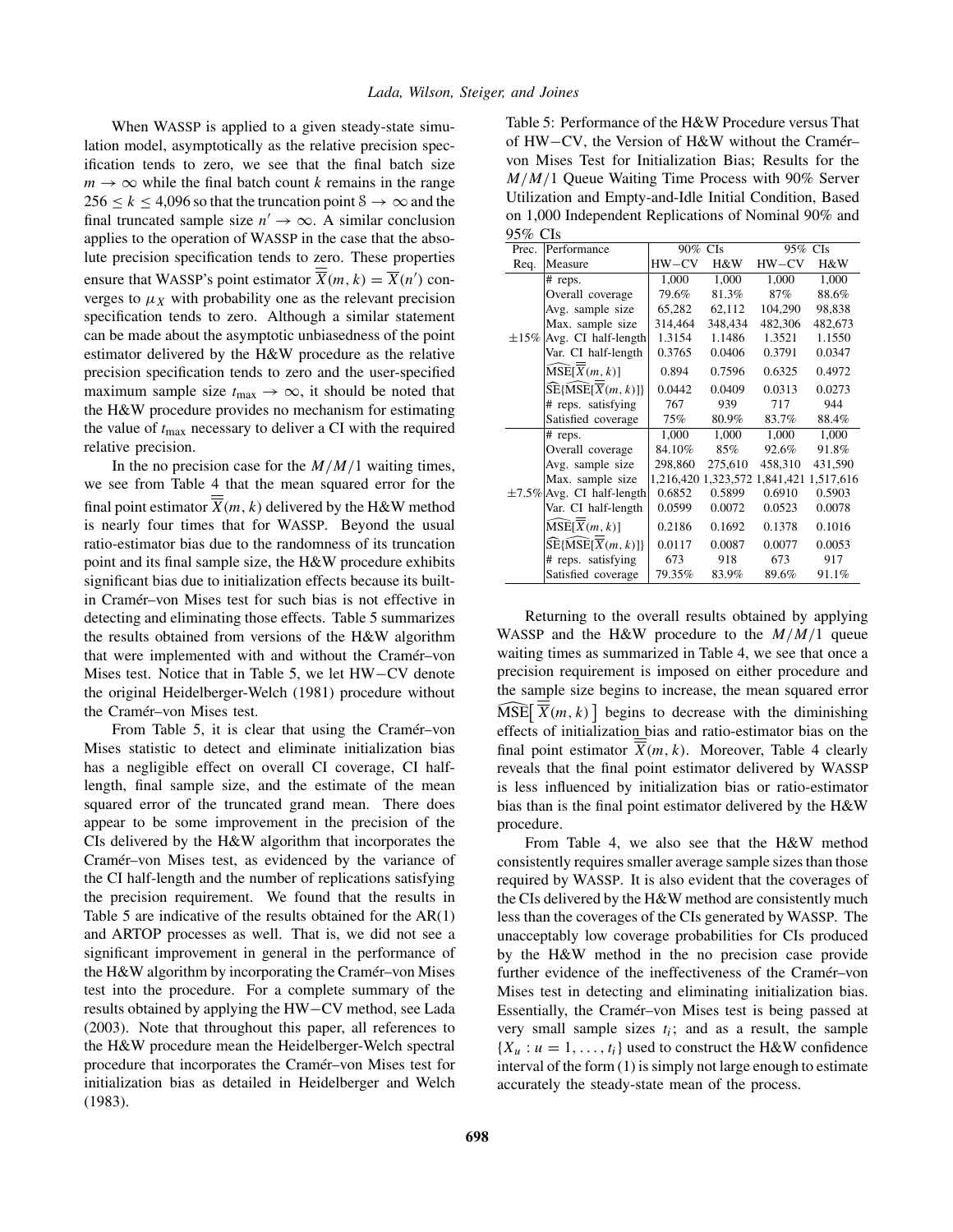## <span id="page-5-0"></span>**3 THE FIRST-ORDER AUTOREGRESSIVE (AR(1)) PROCESS**

The next test process used in the performance evaluation of WASSP is the first-order autoregressive process. Let  ${\delta_u : u = 1, 2, \ldots}$  be a white noise process that is randomly sampled from  $N(0, \sigma_{\delta}^2)$ . We define an autoregressive process of order one (that is, an AR(1) process) as follows,

$$
X_u = \mu_X + \rho(X_{u-1} - \mu_X) + \delta_u \text{ for } u = 1, 2, ..., \quad (8)
$$

where  $\mu_X$  is the steady-state mean of the process and  $\rho$  is the lag-one correlation of the process in steady-state operation. To generate the AR(1) process  $\{X_u : u = 1, \ldots, n\}$  from (8), we first set  $X_0 = 0$ , corresponding to an empty-and-idle initial condition. We then set the autoregressive parameter  $\rho = 0.995$ , the mean  $\mu_X = 100$ , and the variance of the white noise process  $\sigma_{\delta}^2 = 1$ . One of the most difficult aspects of this test process is its exceptionally long initial transient period.

Table 6 shows a comparison of the performance of WASSP (using  $A = 7$ ) and ASAP3 for the AR(1) process (8) . Notice that for many of the cases contained in Table 6, the actual precision of the confidence intervals delivered by ASAP3 is significantly lower (i.e., better) than the requested precision level. For example, the average confidence interval half-length for the no precision case for nominal 90% confidence intervals is 2.325. This indicates that at the no precision level, ASAP3 is delivering CIs whose half-lengths are within about  $\pm 2\%$  of the mean. Furthermore, WASSP is delivering CIs at the no precision level that are within about  $\pm 6\%$  of the mean. Consequently, in Table 6 we have included the results for the  $\pm 3.75\%$ , the  $\pm 1.875\%$ , and the ±0*.*9375% precision cases to provide an indication of the asymptotic behavior of the two methods. For all five precision levels, ASAP3-generated confidence intervals are exhibiting significant overcoverage and the sample sizes for ASAP3 in the no precision and the  $\pm 7.5\%$  precision cases are about four times higher than for WASSP. From the ±0*.*9375% results, however, it appears that WASSP and ASAP3 are yielding comparable results asymptotically.

Table [7](#page-6-0) shows the results of applying WASSP and the H&W spectral method to the AR(1) process. From Table [7,](#page-6-0) examination of the statistic  $\widehat{\text{MSE}}\left[\overline{\overline{X}}(m, k)\right]$  reveals significant bias in the estimate of the mean for the H&W method. As mentioned in [§2.1,](#page-2-0) the Cramér–von Mises test is not sensitive enough to detect and eliminate initialization bias. For the no precision and the  $\pm 15\%$  precision cases, H&Wbased nominal 90% confidence intervals exhibit significant undercoverage; however, for the  $\pm 7.5\%$  precision case the confidence intervals exhibit slight overcoverage. Overall, the H&W spectral method completely breaks down in the small-sample cases; and clearly WASSP outperforms the H&W method for the AR(1) process.

Table 6: Performance of WASSP (Using *A* = 7) and ASAP3 for the AR(1) Process (8) with  $\mu_X = 100$ ,  $X_0 = 0$ ,  $\rho = 0.995$ , and  $\sigma_{\delta}^2 = 1$  Based on Independent Replications of Nominal 90% and 95% CIs

| Reprications of Nominial $90\%$ and $95\%$ CIS<br>Prec. |             |                                                                                                   |                                   |                                                                                        |  |
|---------------------------------------------------------|-------------|---------------------------------------------------------------------------------------------------|-----------------------------------|----------------------------------------------------------------------------------------|--|
|                                                         |             |                                                                                                   |                                   |                                                                                        |  |
| Measure                                                 |             |                                                                                                   |                                   | WASSP ASAP3                                                                            |  |
| # replications                                          | 1,000       | 400                                                                                               | 1,000                             | 400                                                                                    |  |
| CI coverage                                             |             | 95.5%                                                                                             |                                   | 98.8%                                                                                  |  |
| Avg. sample size                                        | 9,866       | 41,076                                                                                            | 9,824                             | 41,076                                                                                 |  |
| Max. sample size                                        | 30,208      | 68,864                                                                                            | 22,592                            | 68,864                                                                                 |  |
| Avg. CI half-length                                     | 5.3048      | 2.325                                                                                             | 6.7331                            | 2.825                                                                                  |  |
| Var. CI half-length                                     | 1.8280      | 0.170                                                                                             | 2.8826                            | 0.270                                                                                  |  |
| # replications                                          | 1,000       | 400                                                                                               | 1,000                             | 400                                                                                    |  |
| CI coverage                                             | 91%         | 95.5%                                                                                             | 95%                               | 98.8%                                                                                  |  |
| Avg. sample size                                        | 9,975       | 41,076                                                                                            | 9,820                             | 41,076                                                                                 |  |
| Max. sample size                                        | 24,612      | 68,864                                                                                            | 21,504                            | 68,864                                                                                 |  |
|                                                         | 5.2512      | 2.325                                                                                             | 6.0977                            | 2.825                                                                                  |  |
| Var. CI half-length                                     | 1.3046      | 0.170                                                                                             | 1.0834                            | 0.270                                                                                  |  |
| # replications                                          | 1,000       | 400                                                                                               | 1,000                             | 400                                                                                    |  |
| CI coverage                                             | 87%         | 95.5%                                                                                             | 95%                               | 98.8%                                                                                  |  |
| Avg. sample size                                        | 13,535      | 41,076                                                                                            | 21,099                            | 41,208                                                                                 |  |
| Max. sample size                                        | 48,288      | 68,864                                                                                            | 59,360                            | 68,864                                                                                 |  |
|                                                         | 3.2133      | 2.325                                                                                             | 3.2800                            | 2.817                                                                                  |  |
| Var. CI half-length                                     | 0.1420      | 0.170                                                                                             | 0.1529                            | 0.257                                                                                  |  |
| # replications                                          | 1,000       | 400                                                                                               | 1,000                             | 400                                                                                    |  |
| CI coverage                                             | 93.5%       | 93.5%                                                                                             | 97.7%                             | 99.25%                                                                                 |  |
| Avg. sample size                                        | 57,449      | 68,474                                                                                            | 90.371                            | 101,526                                                                                |  |
| Max. sample size                                        |             | 147,877                                                                                           |                                   | 328,160 223,173                                                                        |  |
|                                                         | 1.6481      | 1.7603                                                                                            | 1.6584                            | 1.7703                                                                                 |  |
| Var. CI half-length                                     | 0.0423      | 0.0134                                                                                            | 0.0429                            | 0.0120                                                                                 |  |
| # replications                                          | 1,000       | 400                                                                                               | 1,000                             | 400                                                                                    |  |
| CI coverage                                             | 94%         | 94.25%                                                                                            | 98%                               | 97.25%                                                                                 |  |
| $\pm 0.9375\%$ Avg. sample size                         |             |                                                                                                   |                                   |                                                                                        |  |
| Max. sample size                                        |             |                                                                                                   |                                   |                                                                                        |  |
|                                                         | 0.8297      | 0.8941                                                                                            | 0.8667                            | 0.8959                                                                                 |  |
| Var. CI half-length                                     | 0.0105      | 0.0026                                                                                            | 0.0115                            | 0.0021                                                                                 |  |
|                                                         | Performance | 90.9%<br>Avg. CI half-length<br>Avg. CI half-length<br>Avg. CI half-length<br>Avg. CI half-length | 90% CIs<br>WASSP ASAP3<br>166,308 | 95% CIs<br>94.5%<br>229,730 213,826 333,050 254,920<br>717,388 381,184 967,136 384,512 |  |

#### **4 THE AR(1)-TO-PARETO (ARTOP) PROCESS**

The next system used to test the performance of WASSP is the "AR(1)-to-Pareto," or ARTOP process. Let  ${Z_u$  :  $u = 1, 2, \ldots$ } be a stationary AR(1) process with  $N(0, 1)$ marginals and lag-one correlation  $\rho$ . The process { $Z_u$  :  $u =$ 1*,* 2*,...*} can be generated as follows:

$$
Z_u = \rho Z_{u-1} + \delta_u \text{ for } u = 1, 2, ..., \tag{9}
$$

where *Z*<sub>0</sub> ∼ *N*(0*,* 1) and { $δ_u : u = 1, 2, ...$ }  $\stackrel{\text{i.i.d.}}{\sim} N(0, \sigma_\delta^2)$ is a white noise process with variance  $\sigma_{\delta}^2 = \sigma_Z^2(1 - \rho^2)$  =  $1 - \rho^2$ . If  $\{X_u : u = 1, 2, \ldots\}$  is an ARTOP process with marginal c.d.f.

$$
F_X(x) \equiv \Pr\{X \le x\} = \begin{cases} 1 - (\xi/x)^{\vartheta}, & x \ge \xi, \\ 0, & x < \xi, \end{cases}
$$
 (10)

where  $\xi > 0$  is a location parameter and  $\vartheta > 0$  is a shape parameter, then  ${X_u}$  is generated from the "base process" (9) as follows. First, the base process  $\{Z_u : u = 1, 2, \ldots\}$  is fed into the standard normal c.d.f. to get a sequence of correlated, uniform(0,1) random numbers  $\{R_u : u = 1, 2, ...\}$ ; that is,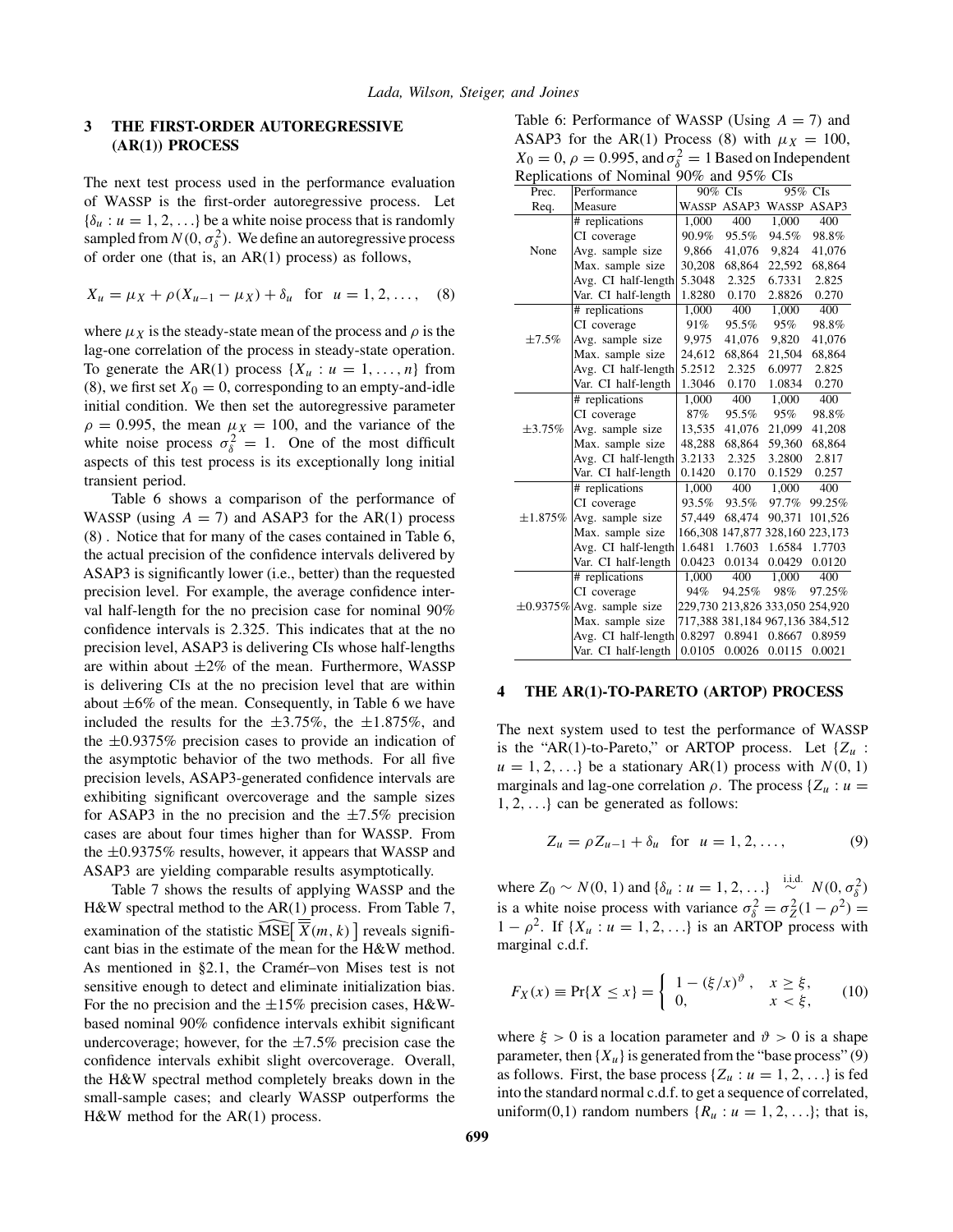<span id="page-6-0"></span>Table 7: Performance of WASSP (Using *A* = 7) and the H&W Spectral Method for the AR(1) Process [\(8\)](#page-5-0) with  $\mu_X = 100$ ,  $X_0 = 0$ ,  $\rho = 0.995$ , and  $\sigma_{\delta}^2 = 1$ ; Results Are Based on 1,000 Independent Replications of Nominal 90% and 95% CIs

| Prec.      | Performance                                                      | 90%          | CIs             |              | 95% CIs         |
|------------|------------------------------------------------------------------|--------------|-----------------|--------------|-----------------|
| Req.       | Measure                                                          | <b>WASSP</b> | H&W             | <b>WASSP</b> | H&W             |
|            | # reps.                                                          | 1,000        | 1,000           | 1,000        | 1,000           |
|            | Overall coverage                                                 | 90.9%        | 46.9%           | 94.5%        | 65.9%           |
|            | Avg. sample size                                                 | 9,866        | 1,480           | 9,824        | 1,474           |
|            | Max. sample size                                                 | 30,208       | 4,532           | 22,592       | 3,389           |
| None       | Avg. CI half-length                                              | 5.3048       | 13.4345         | 6.7331       | 16.7078         |
|            | Var. CI half-length                                              | 1.8280       | 3.0321          | 2.8826       | 4.5517          |
|            | $\widehat{\mathrm{MSE}}[\overline{X}(m, k)]$                     |              | 8.6470 218.5032 |              | 9.4243 226.7135 |
|            | $SE\{\overline{\text{MSE}}[\overline{X}(m, k)]\}$                | 0.4211       | 4.4678          | 0.5423       | 4.5781          |
|            | # reps. satisfying                                               | 1,000        | 1,000           | 1,000        | 1,000           |
|            | Satisfied coverage                                               | 90.9%        | 46.9%           | 94.5%        | 65.9%           |
|            | # reps.                                                          | 1.000        | 1,000           | 1,000        | 1,000           |
|            | Overall coverage                                                 | 89%          | 64.3%           | 95%          | 92.9%           |
|            | Avg. sample size                                                 | 10,007       | 2,187           | 9,882        | 3,711           |
|            | Max. sample size                                                 | 21,504       | 6,033           | 21,504       | 8,364           |
| $\pm 15\%$ | Avg. CI half-length                                              | 5.3104       | 11.9604         | 6.7608       | 12.4407         |
|            | Var. CI half-length                                              | 1.7314       | 1.3785          | 2.7774       | 1.5171          |
|            | $\widehat{\mathrm{MSE}}[\overline{X}(m,k)]$                      |              | 8.9913 121.5678 | 9.2352       | 50.1782         |
|            | $\widehat{\text{SE}}\{\widehat{\text{MSE}}[\overline{X}(m,k)]\}$ | 0.3878       | 3.2300          | 0.4417       | 1.9333          |
|            | # reps. satisfying                                               | 1,000        | 1,000           | 1,000        | 1,000           |
|            | Satisfied coverage                                               | 89%          | 64.3%           | 95%          | 92.9%           |
|            | # reps.                                                          | 1.000        | 1.000           | 1.000        | 1,000           |
|            | Overall coverage                                                 | 91%          | 93.4%           | 95%          | 98.1%           |
|            | Avg. sample size                                                 | 9,975        | 8,047           | 9,820        | 9,311           |
|            | Max. sample size                                                 | 24,612       | 16,334          | 21,504       | 21,504          |
|            | ±7.5% Avg. CI half-length                                        | 5.2512       | 6.7223          | 6.0997       | 7.8967          |
|            | Var. CI half-length                                              | 1.3046       | 1.0769          | 1.0834       | 2.2671          |
|            | MSE[X(m, k)]                                                     | 8.1948       | 12.4996         | 8.1725       | 10.1088         |
|            | $\widehat{\text{SE}}\{\widehat{\text{MSE}}[\overline{X}(m,k)]\}$ | 0.3857       | 0.5063          | 0.3846       | 0.4368          |
|            | # reps. satisfying                                               | 1,000        | 807             | 1,000        | 415             |
|            | Satisfied coverage                                               | 91%          | 92.7%           | 95%          | 96.6%           |

 $R_u = \Phi(Z_u)$  for  $u = 1, 2, \dots$ , where  $\varphi(z) \equiv e^{-z^2/2} / \sqrt{2\pi}$ and  $\Phi(z) \equiv \int_{-\infty}^{z} \varphi(w) dw$  respectively denote the  $N(0, 1)$ p.d.f. and c.d.f. Finally, the process  $\{R_u : u = 1, 2, ...\}$  is fed into the inverse of the Pareto c.d.f. [\(10\)](#page-5-0) to generate the process  $\{X_u\}$  as follows,

$$
X_u = F_X^{-1}(R_u) = \xi / [1 - \Phi(Z_u)]^{1/\vartheta}
$$
 (11)

for  $u = 1, 2, \ldots$ . The mean and the variance of the ARTOP process (11) are given by  $\mu_X = E[X_u] = \vartheta \xi(\vartheta - 1)^{-1}$ , for  $\vartheta > 1$  and  $\sigma_X^2 = \xi^2 \vartheta (\vartheta - 1)^{-2} (\vartheta - 2)^{-1}$ , for  $\vartheta > 2$ , respectively (Johnson, Kotz, and Balakrishnan 1994).

We decided to set the parameters of the Pareto distri-bution [\(10\)](#page-5-0) according to  $\vartheta = 2.1$  and  $\xi = 1$ ; and we set the lag-one correlation in the base process [\(9\)](#page-5-0) to  $\rho = 0.995$ . This yields an ARTOP process  $\{X_u : u = 1, 2, ...\}$  whose marginal distribution has mean, variance, skewness, and kurtosis respectively given by  $\mu_X = 1.9091$ ,  $\sigma_X^2 = 17.3554$ ,  $E\{[(X_u - \mu_X)/\sigma_X]^3\} = \infty$  and  $E\{[(X_u - \mu_X)/\sigma_X]^4\} =$  $\infty$  The most difficult aspect of this system is that the marginals are highly nonnormal, and their distribution has a very heavy tail. We sampled  $Z_0$  from the  $N(0, 1)$  distribution when generating the process  ${X_u}$  so that the process was started in steady-state operation. Therefore, there is no warm-up problem for this process.

Table 8 shows the performance of WASSP for the AR-TOP process (11) described above using the smoothing parameter values  $A = 5, 7,$  and 9. The results are based on 400 independent replications of nominal 90% CIs. From this table, we see that the coverage decreases in general as the smoothing parameter increases. For nominal 90% CIs with  $A = 7$  and  $A = 9$ , the resulting coverage probabilities are unacceptable at all three precision levels. In this application of WASSP, the smoothing parameter value  $A = 5$ appears to yield the best results for both nominal 90% and 95% confidence intervals, especially in the ±7*.*5% precision case. While it is true that for  $A = 5$  there is significant undercoverage in the small-sample cases, clearly as the sample size increases the coverage probabilities approach the nominal level. It is unclear at this point why  $A = 5$ produces the best results for this process. Nonetheless, it is recommended that the default smoothing parameter be changed from  $A = 7$  to  $A = 5$  for this ARTOP process.

Table 8: Performance of WASSP Using Different Values of *A* for the ARTOP Process (11) with  $\xi = 1.0, \vartheta = 2.1, \rho = 0.995 \text{ and } Z_0 \sim N(0, 1);$ Results Are Based on 400 Independent Replications of Nominal 90% CIs

| 011011111417000000 |                             |        |                         |         |  |
|--------------------|-----------------------------|--------|-------------------------|---------|--|
| Prec.              | Performance                 |        | Smoothing Parameter     |         |  |
| Req.               | Measure                     |        | $A = 5$ $A = 7$         | $A = 9$ |  |
|                    | CI coverage                 | 84.2%  | 79%                     | 78%     |  |
| None               | Avg. sample size            | 19.880 | 22,512 22,512           |         |  |
|                    | Avg. CI half-length         | 0.5183 | 0.4475                  | 0.4155  |  |
|                    | Var. CI half-length         | 0.0774 | 0.0544                  | 0.0441  |  |
|                    | CI coverage                 | 77.3%  | 71.5%                   | 72.25%  |  |
|                    | $\pm 15\%$ Avg. sample size | 79.095 | 66,158                  | 54.551  |  |
|                    | Avg. CI half-length         | 0.2198 | 0.2231                  | 0.2296  |  |
|                    | Var. CI half-length         | 0.0022 | 0.0018                  | 0.0018  |  |
|                    | CI coverage                 | 89%    | 85.3%                   | 82.5%   |  |
|                    | $\pm$ 7.5% Avg. sample size |        | 430,430 345,870 272,670 |         |  |
|                    | Avg. CI half-length         |        | 0.1152 0.1159           | 0.1177  |  |
|                    | Var. CI half-length         | 0.0005 | 0.0005                  | 0.0005  |  |
|                    |                             |        |                         |         |  |

## **4.1 Summary of Experimental Results for the ARTOP Process**

Table [9](#page-7-0) shows a comparison of the performance of WASSP (using  $A = 5$ ) and ASAP3 for the ARTOP process (11). For the no precision case, WASSP and ASAP3 yield similar results in terms of confidence interval coverage. However, ASAP3 is requiring significantly larger sample sizes than WASSP is for the no precision case. For nominal 90% CIs in the  $\pm 15\%$  precision case, ASAP3 clearly outperforms WASSP; and the two methods produce comparable results for nominal  $95\%$  CIs with  $\pm 15\%$  precision. Asymptoti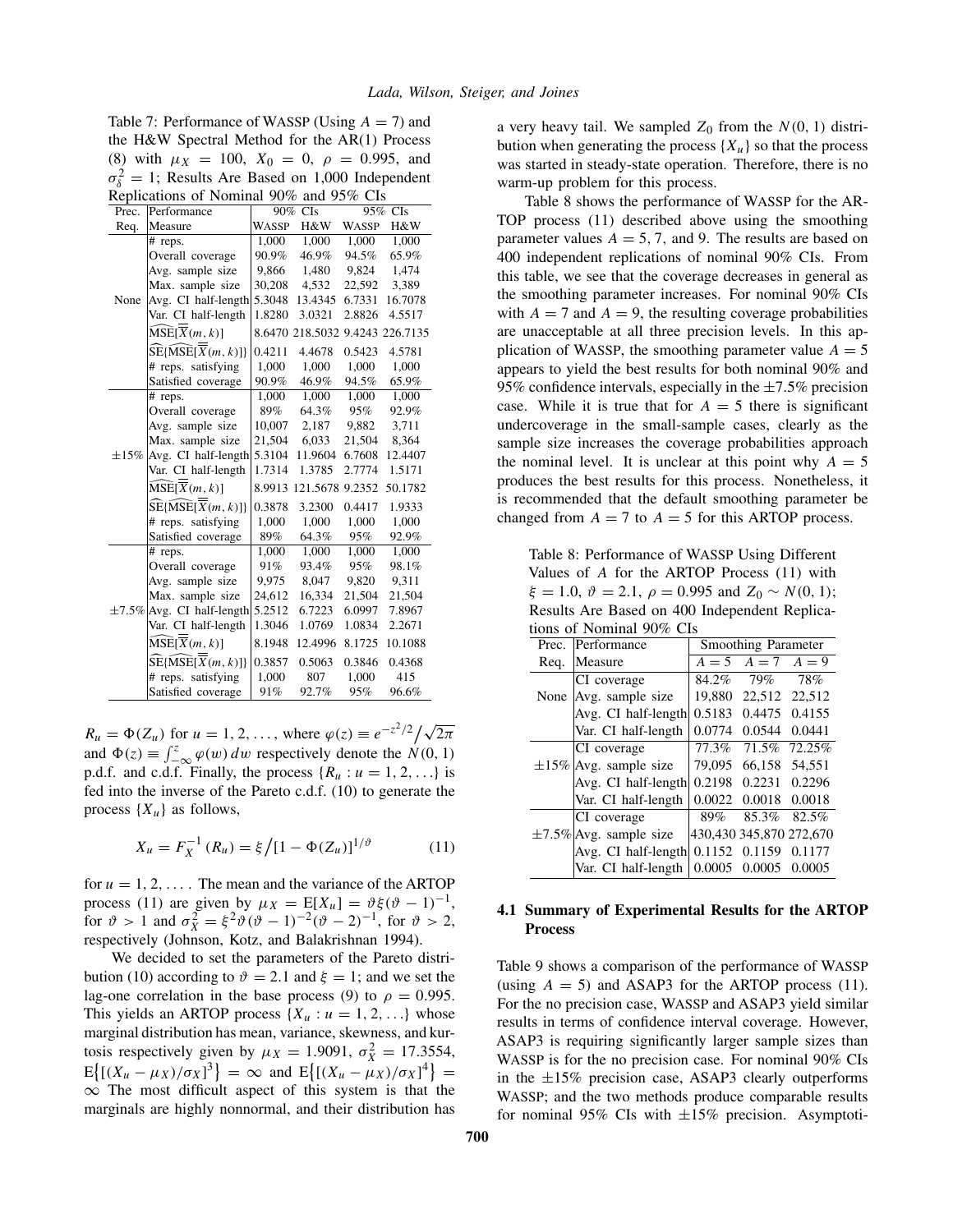<span id="page-7-0"></span>cally, WASSP appears to outperform ASAP3 in the ARTOP process, however. For nominal 90% and 95% confidence intervals with  $\pm 7.5\%$  precision, the coverage probability for WASSP is right at the nominal level, while the coverage probability for ASAP3 is significantly below the nominal level. In fact, the coverage probabilities for ASAP3 are about the same for both nominal 90% and nominal 95% confidence intervals at all three levels of precision.

Table 9: Performance of WASSP (Using *A* = 5) and ASAP3 for the ARTOP Process [\(11\)](#page-6-0) with  $\xi = 1.0$ ,  $\vartheta = 2.1, \ \rho = 0.995, \text{ and } Z_0 \sim N(0, 1); \text{ Results Are}$ Based on 400 Independent Replications of Nominal 90% and 95% CIs

| Prec.      | Performance                 | 90% CIs   |         | 95% CIs                                 |         |
|------------|-----------------------------|-----------|---------|-----------------------------------------|---------|
| Req.       | Measure                     | WASSP     | ASAP3   | <b>WASSP</b>                            | ASAP3   |
|            | # reps.                     | 400       | 400     | 400                                     | 400     |
|            | CI coverage                 | 84.2%     | 85.5%   | 89%                                     | 90.75%  |
| None       | Avg. sample size            | 19,880    | 114,053 | 17,028                                  | 114.053 |
|            | Max. sample size            | 955,008   | 524,288 | 454,410                                 | 524,288 |
|            | Avg. CI half-length         | 0.5183    | 0.0909  | 0.7042                                  | 0.1089  |
|            | Var. CI half-length         | 0.0774    | 0.0019  | 0.1802                                  | 0.0029  |
|            | # reps.                     | 400       | 400     | 400                                     | 400     |
|            | CI coverage                 | 77.3%     | 85.5%   | 87%                                     | 90.75%  |
| $\pm 15\%$ | Avg. sample size            | 79,095    | 117.092 | 151,190                                 | 120,660 |
|            | Max. sample size            | 1,674,368 | 722,944 | 3,059,792 1,028,096                     |         |
|            | Avg. CI half-length         | 0.2198    | 0.0867  | 0.2232                                  | 0.1008  |
|            | Var. CI half-length         | 0.0020    | 0.0006  | 0.0021                                  | 0.0006  |
|            | # reps.                     | 400       | 400     | 400                                     | 400     |
|            | CI coverage                 | 89%       | 84%     | 95%                                     | 90.25%  |
|            | $\pm$ 7.5% Avg. sample size | 430,430   | 186,517 | 747,640                                 | 255,512 |
|            | Max. sample size            |           |         | 8,466,630 2,873,344 6,975,686 2,097,152 |         |
|            | Avg. CI half-length         | 0.1152    | 0.0676  | 0.1190                                  | 0.0696  |
|            | Var. CI half-length         | 0.0005    | 0.00005 | 0.0005                                  | 0.00003 |

Table 10 shows the results of comparing the performance of WASSP (using  $A = 5$ ) with the H&W sequential spectral method. We first notice from this table that the values of  $\widehat{\mathrm{MSE}}[\; \overline{\overline{X}}(m,k)\;]$  for WASSP and the H&W method are comparable. Since this ARTOP process is started in steadystate operation,  $\widehat{\text{MSE}}[\ \overline{\overline{X}}(m, k)]$  for the H&W method will not be inflated by system warm-up bias, as we have seen in some of the other test processes. We also notice from this table that WASSP-generated CIs satisfying the precision requirement have much better coverage probabilities than the H&W-generated CIs. Even though WASSP produces significant undercoverage in the small-sample case (especially for nominal 90% CIs), asymptotically it produces coverages that are at the nominal level. Even at the  $\pm 7.5\%$  precision level, the coverage for the H&W method is significantly below the nominal level. Overall we concluded that WASSP outperformed the H&W method in the ARTOP process.

### **5 CONCLUSIONS AND RECOMMENDATIONS**

We presented three test processes that were specifically designed to explore the robustness of WASSP and its com-

Table 10: Performance of WASSP (using *A* = 5) and the H&W Spectral Method for the ARTOP Process [\(11\)](#page-6-0) with  $\xi = 1.0$ ,  $\vartheta = 2.1$ ,  $\rho = 0.995$ , and  $Z_0 \sim N(0, 1)$ ; Results Are Based on 400 Independent Replications of Nominal 90% and 95% CIs

| Prec.      | тулпппат 7070 анд<br>Performance                                 | $2270$ C13<br>90% CIs |         | 95% CIs                                 |         |
|------------|------------------------------------------------------------------|-----------------------|---------|-----------------------------------------|---------|
| Req.       | Measure                                                          | <b>WASSP</b>          | H&W     | WASSP                                   | H&W     |
|            | # reps.                                                          | 400                   | 400     | 400                                     | 400     |
|            | Overall coverage                                                 | 84.2%                 | 67%     | 89%                                     | 75.5%   |
|            | Avg. sample size                                                 | 19,880                | 2,982   | 17,028                                  | 2,555   |
|            | Max. sample size                                                 | 955,008               | 143,252 | 454,410                                 | 10,741  |
| None       | Avg. CI half-length                                              | 0.5183                | 0.7124  | 0.7042                                  | 0.9391  |
|            | Var. CI half-length                                              | 0.0774                | 0.6841  | 0.1802                                  | 1.8882  |
|            | $\widehat{\mathrm{MSE}}[\overline{X}(m,k)]$                      | 0.0752                | 0.3239  | 0.0919                                  | 0.5049  |
|            | $\widehat{\text{SE}}\{\widehat{\text{MSE}}[\overline{X}(m,k)]\}$ | 0.0039                | 0.0266  | 0.0097                                  | 0.1118  |
|            | # reps. satisfying                                               | 400                   | 400     | 400                                     | 400     |
|            | Satisfied coverage                                               | 84.2%                 | 67%     | 89%                                     | 75.5%   |
|            | # reps.                                                          | 400                   | 400     | 400                                     | 400     |
|            | Overall coverage                                                 | 77.3%                 | 72.8%   | 87%                                     | 84%     |
|            | Avg. sample size                                                 | 79.095                | 39,781  | 151,190                                 | 72,093  |
|            | Max. sample size                                                 | 1,674,368             | 673,442 | 3,059,792                               | 688,454 |
| $\pm 15\%$ | Avg. CI half-length                                              | 0.2198                | 0.2341  | 0.2232                                  | 0.2406  |
|            | Var. CI half-length                                              | 0.0022                | 0.0024  | 0.0021                                  | 0.0187  |
|            | $\widehat{\mathrm{MSE}}[\overline{X}(m,k)]$                      | 0.0365                | 0.0495  | 0.0259                                  | 0.0350  |
|            | $\widehat{\text{SE}}\{\widehat{\text{MSE}}[\overline{X}(m,k)]\}$ | 0.0019                | 0.0026  | 0.0030                                  | 0.0036  |
|            | # reps. satisfying                                               | 400                   | 386     | 400                                     | 394     |
|            | Satisfied coverage                                               | 77.3%                 | 71.9%   | 87%                                     | 84%     |
|            | # reps.                                                          | 400                   | 400     | 400                                     | 400     |
|            | Overall coverage                                                 | 89%                   | 81.8%   | 95%                                     | 90%     |
|            | Avg. sample size                                                 | 430,430               | 208,570 | 747,640                                 | 348,470 |
|            | Max. sample size                                                 |                       |         | 8,466,630 1,311,863 6,975,686 2,354,295 |         |
|            | $\pm$ 7.5% Avg. CI half-length                                   | 0.1152                | 0.1194  | 0.1190                                  | 0.1200  |
|            | Var. CI half-length                                              | 0.0005                | 0.0003  | 0.0005                                  | 0.0003  |
|            | $\widehat{\mathrm{MSE}}[\overline{X}(m,k)]$                      | 0.0070                | 0.0099  | 0.0028                                  | 0.0054  |
|            | $\widehat{\text{SE}}\{\widehat{\text{MSE}}[\overline{X}(m,k)]\}$ | 0.0015                | 0.0013  | 0.0008                                  | 0.0006  |
|            | # reps. satisfying                                               | 400                   | 395     | 400                                     | 334     |
|            | Satisfied coverage                                               | 89%                   | 82%     | 95%                                     | 88.1%   |

petitors against the statistical anomalies commonly encountered in the analysis of outputs generated from large-scale, steady-state simulation experiments. From the experimental results presented, it is evident that WASSP outperforms the H&W method; and we believe WASSP represents an advance in spectral methods for simulation output analysis. Furthermore, we can conclude that while WASSP and ASAP3 produce comparable results in some cases, WASSP is in general a more robust procedure than ASAP3.

It would be desirable in the future to continue the experimental work that has been designed to explore the robustness of WASSP. This extended performance evaluation should include applying WASSP to processes with longrange dependence (Suárez-González et al. 2002). It would also be informative to apply WASSP and its competitors to more realistic applications, such as the *M/M/*1 queue waiting time process with 70% traffic intensity, or the white noise process (that is, a random  $N(0, 1)$  process).

An essential complement to our experimental performance evaluation of WASSP must be a theoretical characterization of key asymptotic properties of the procedure as